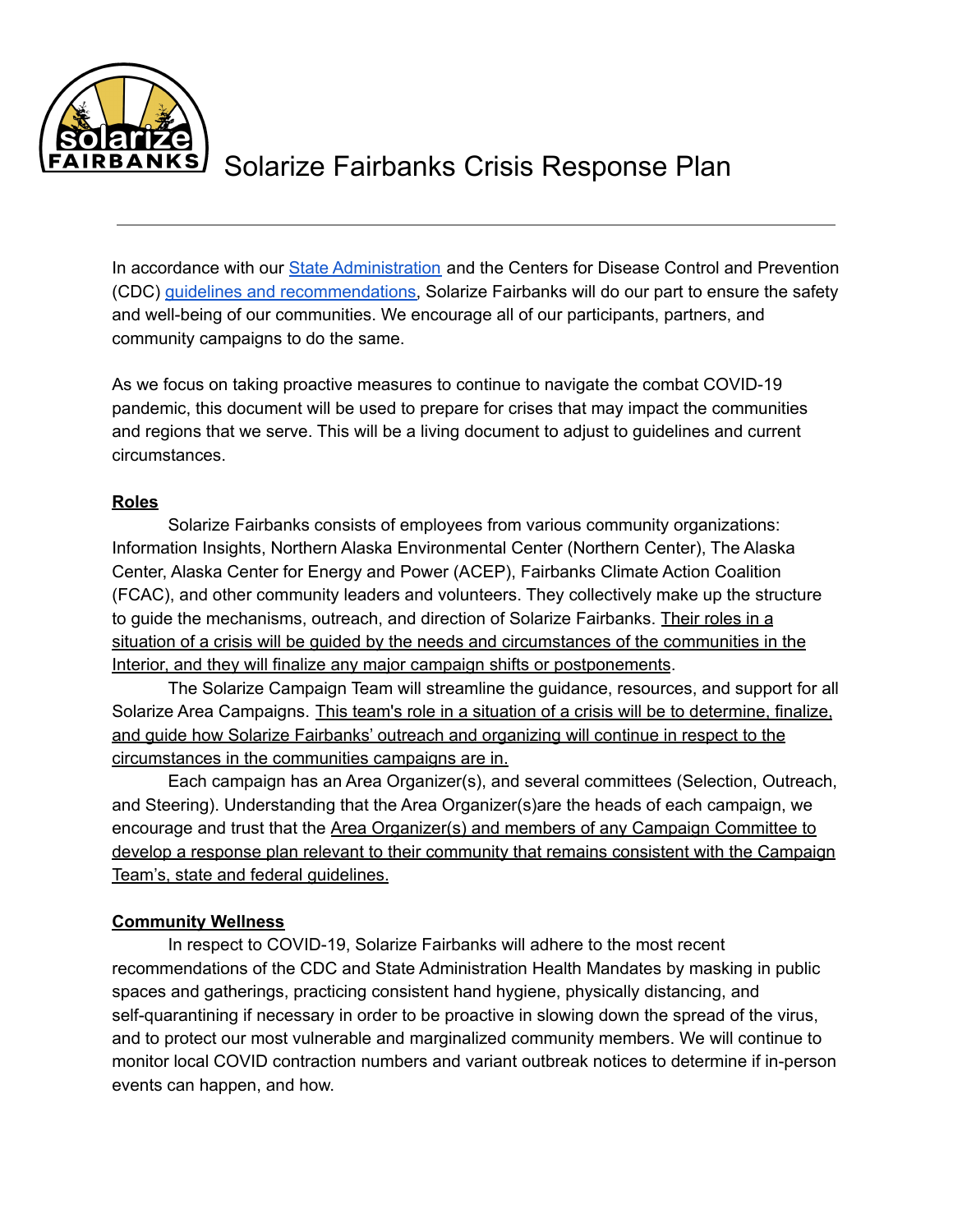

Area Organizers, Committee Members, and Campaign Participants are expected to adhere to these steps to protect themselves and each other. Area Organizers, Committee Members, and Campaign Participants are encouraged to utilize virtual means and tools for their meetings, recruitment, and outreach. We ask in-person activities or events be reserved to small neighborhood gatherings, that masking be observed regardless of vaccination status, and hand sanitizer/hand-washing stations be provided. Flyering, canvassing, lit-dropping, etc, will be permitted if those engaged in those activities are masked and physically distancing - regardless of vaccination status.

### **Virtual Organizing Protocol**

Understanding that Solarize Fairbanks is a community-led initiative and relies on collaboration and outreach, we want to ensure that we are continuing our organizing in a safe and manageable manner that reduces risk and infection. In respect to COVID-19, we will mainly utilize online services such as Zoom, Google Drive, Email, Phone, and Facebook for any recruitment, outreach, and Core functions -

● **Google Shared Drive**:

All Area Organizer materials, sign-in sheets, recordings, pictures, participant data will be shared in the Solarize Fairbanks Shared Google Folder. All Area Organizers, Committees, and Campaign Team members will have access to the shared folder. The Campaign Team is expected to manage the shared folder with all Solarize Fairbanks outreach materials, to include contact lists, meeting recordings, e-flyers, presentations, and videos. Area Organizers and Committees are expected to regularly check, and update respected sign up data. For access, or trouble accessing the drive or specific files, Area Organizers and Committees may contact the Campaign Team.

### ● **Meetings and Community Webinars**:

All meetings and workshops will be conducted virtually until further notice. The Solarize Campaign Team will be using Zoom for any community webinars and gatherings to avoid campaign restraints and costs to the leads, committees, partners, and participants; and will record those gatherings for future use and reference. The Area Organizer(s) and Committees are expected to schedule and facilitate the invitations, outreach, and recruitment of any campaign specific meetings and/or gatherings. Any supplemental or small meetings for Area Organizer(s) and/or Committees will be scheduled by those Leads and Committee members. Leads and communities are encouraged to use the following meeting host tools:

Zoom: [https://zoom.us](https://zoom.us/)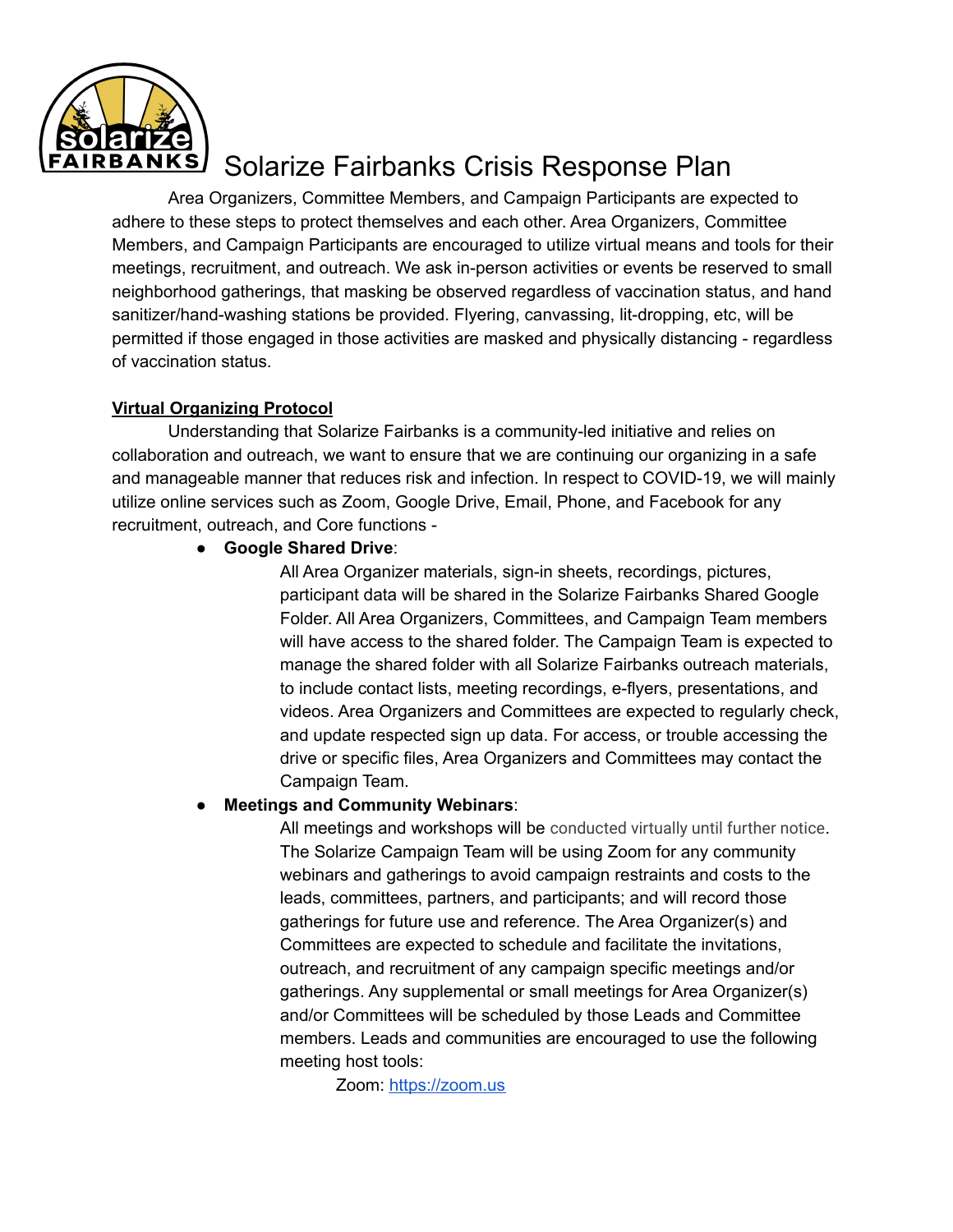

BlueJeans: [https://www.bluejeans.com](https://www.bluejeans.com/) Google Hangouts: [https://hangouts.google.com](https://hangouts.google.com/)

The Solarize Campaign Team can assist with troubleshooting and assistance with scheduling. The Campaign Team will share any resources that will be helpful in training and troubleshooting.

Outreach and Recruitment:

We ask that Area Organizer(s) prioritize virtual gathering and activities during the COVID-19 pandemic. **Encouraged activities include: emails, e-flyering, phone and text banking, posting Solarize Fairbanks information to social media and news outlets, lit-dropping, and yard signing.**

**For In-person activities, such as: neighborhood gatherings, flyering, canvassing, etc., we ask all involved to maintain practicing physical distancing, wearing a mask, limiting any in-person gathering to 6 or lower, and hygienic routines (frequent handwashing and surface sanitation).**

The Campaign Team will be responsible for announcing any general updates, virtual events, and materials related to Solarize Fairbanks and all the community campaigns on our [Facebook](https://www.facebook.com/solarizefbx/) and [Website](https://akcenter.org/climate-clean-energy/solarize-fairbanks/?fbclid=IwAR1yiOP-z1EfYvFceTJj7hwhaQ3r94F0A3c_wpfWQUNPR1yfiN5-ccSX348). Area Organizer(s) and Outreach Committees are responsible for the recruitment and outreach for their events and activities.. We may look into virtual announcements with news media outlets.

### **Partnership with Installers and Financial Institutions**

As the COVID-19 pandemic continues to evolve, this will impact how property assessments, contract signing, deposits, installation and inspection periods are conducted. Solarize Fairbanks plans to go as far as reasonable with selections and recruitment that adheres with CDC guidelines. We ask for partner installers and financial institutions to respect Area and individual levels of comfort during these processes.

### For Installers:

Solarize Fairbanks will ask and lay out in each Memorandum of Agreement with installers that they work with homeowners to:

- Develop their own COVID-19 plan and communicate that with Solarize participants,
- Offer remote assessments and virtual contract signing,